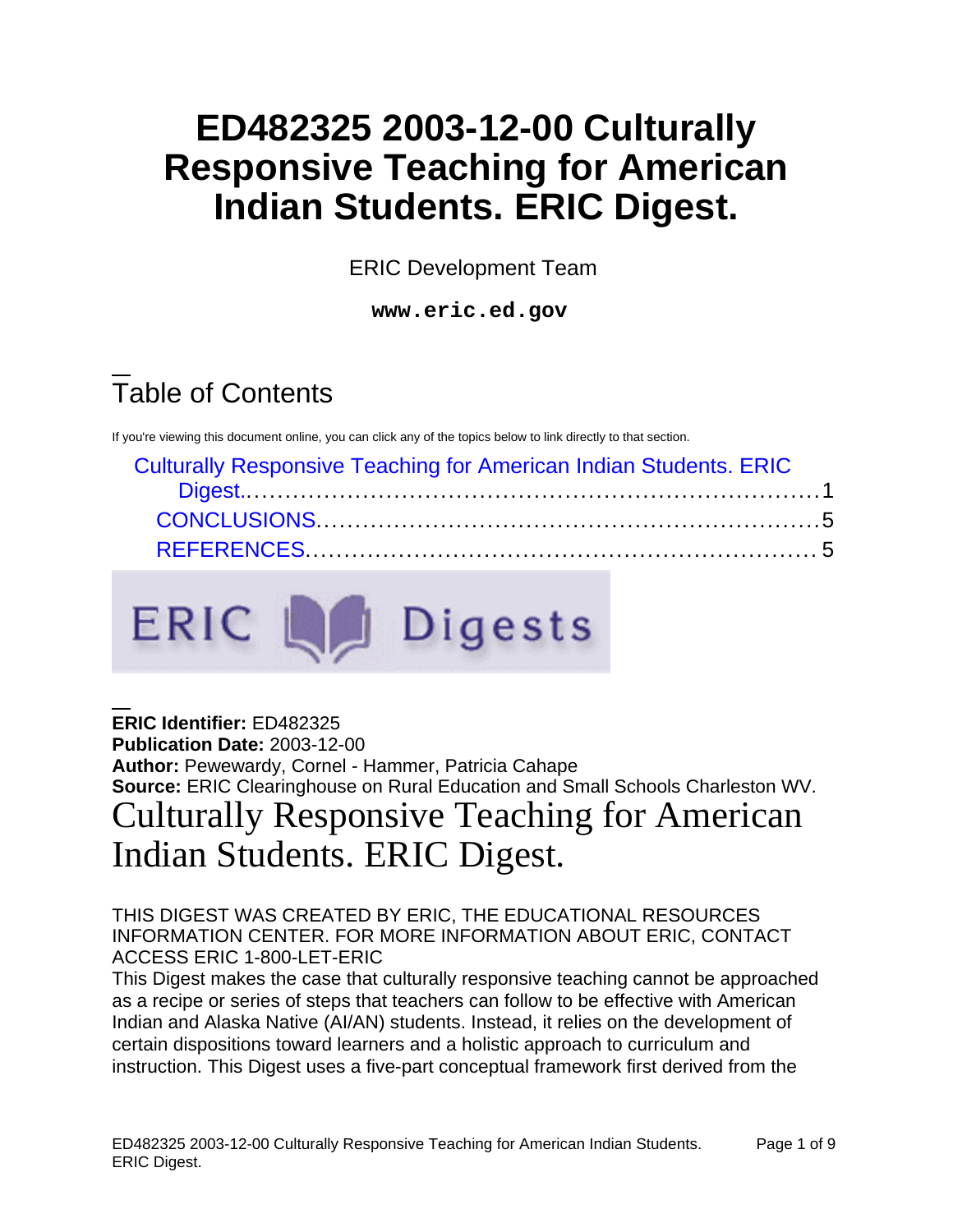broader multicultural literature by Nawang Phuntsog (1998), and ties these concepts to recent research in AI/AN education.

#### CULTURALLY RESPONSIVE TEACHING (1)

Interest in culturally responsive teaching grew during the late 1980s and early 1990s as a result of rapidly rising diversity in U.S. classrooms and concern over the lack of success of many ethnic/racial minority students despite years of education reform. Researchers from various disciplines--anthropology, sociology, social history, psychology, and applied linguistics--launched various investigations, often employing case study methodologies (Martin, 1997). These investigations contributed to knowledge about the challenges minority students face and the social and linguistic mechanisms by which these students often are adversely affected when a discontinuity exists between their home languages and cultures and the schools they attend. For example, much was learned about student motivation, power relations, and resistance (Cummins, 1989; Ogbu & Simons, 1994); language and cognition (Bowman & Stott, 1994); culture and cognition (Sue & Padilla, 1990); and motivation and learning styles (Wlodkowski & Ginsberg, 1995), to mention only a small sample of this body of work.

Translating this knowledge into improved education practice and student outcomes began in earnest in the mid-1990s and remains an important challenge. After reviewing research and several efforts at translation, Phuntsog (1998, p. 14) produced a framework that reflects critical elements researchers found crucial to culturally responsive education: (1) cultural literacy (Jackson 1994; Hudson, Bergin, & Chryst, 1993); (2) self-reflective analysis of one's attitudes and beliefs (Novick, 1996; Sandhu, 1994); (3) caring, trusting, and inclusive classrooms (Jackson; Wlodkowski & Ginsberg, 1995; Novick; Hemmings, 1994); (4) respect for diversity (Wldokowski & Ginsberg; Novick; Hemmings); (5) transformative curriculum to engender meaning (Wlodkowski & Ginsberg; Hemmings; Gormley, McDermontt, Rothberg, & Hammer, 1995). Each of these elements has appeared in discussions of effective practice in AI/AN education and each is based on the "central and critical role of the teacher in creating a classroom that respects diversity and ensures the self-worth of all children" (Phuntsog, p. 14), as briefly discussed below.

Cultural literacy. According to Smith (1991), culturally responsive teaching uses the child's culture to build a bridge to success in school achievement. Building such a bridge requires a degree of cultural literacy often absent in mainstream classrooms, where the vast majority of AI/AN students are taught by non-Native teachers. Some research has shown that where the students and teachers share the same culture, learning is enhanced (McCarty & Watahomigie, 1999; Erickson & Mohatt, 1982). This may be the result of AI/AN teachers' increased awareness of Native learning styles and their ability to fine-tune their teaching to their students' learning needs (Philips, 1983; Pewewardy, 2002). A logical way to address the need for cultural literacy in U.S. schools is to develop a larger cohort of Native teachers (Manuelito, 2003). Another way may be to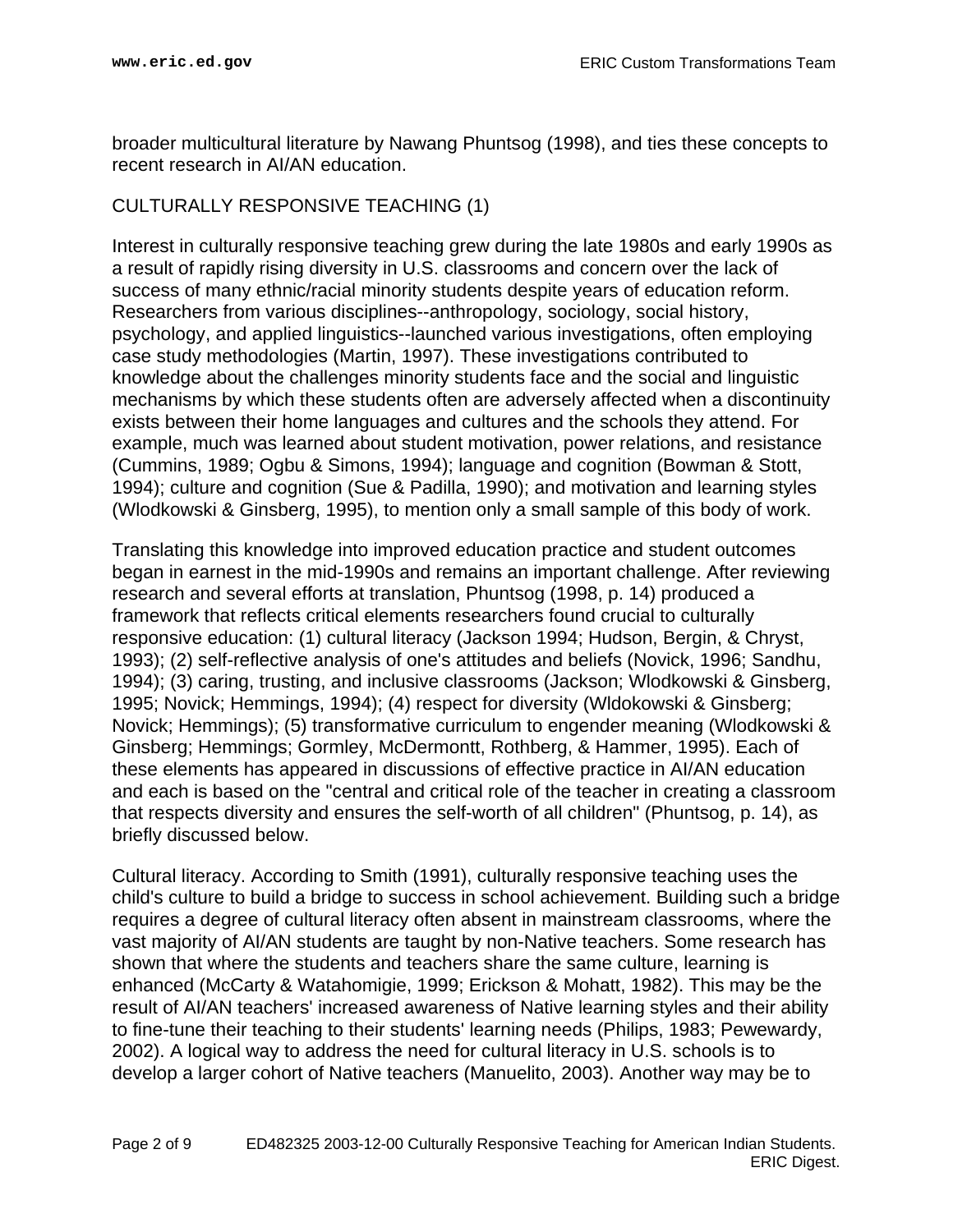incorporate more American Indian studies courses into teacher education courses, where colleges and universities are training teachers to serve in schools with Indian students (Bergstrom, Cleary, & Peacock, 2003). Preservice teachers need to study the history and culture of Indian children including their values, stories, music, and myths, as well as racism (Pewewardy, 1994).

Self-reflective analysis of attitudes and beliefs. Although Native studies courses can help, overcoming ethnocentric outlooks is hard work and must be viewed as an ongoing process. Teachers must learn to be reflective practitioners and develop observational, empirical, and analytical skills necessary to monitor, evaluate, and revise continually their respective teaching styles (Pewewardy, 1994). Phuntsog (1998) acknowledges the challenge of engaging teachers in this process, which entails helping them to discover their own negative assumptions and stereotypes. He writes, "It is crucial to provide teachers with powerful learning experiences designed to bring about profound personal transformation needed to begin the process of becoming culturally responsive teachers" (p. 4). Cleary and Peacock (1998) also make this point, encouraging teachers to see "themselves" as learners, to be open to considering differences between their own cultures and the cultures of the communities they serve, and to be willing to change their ways of teaching to give children a better chance in school.

This transformative process is not limited to White teachers teaching Native students. Researchers Yamauchi, Ceppi, and Lau-Smith (2000) witnessed Native Hawaiian teachers undergo a transformation in their attitudes about their own Hawaiian culture after integrating Hawaiian language and culture into the curriculum of their school. Even Native teachers and community members must sometimes overcome negative attitudes (resulting from long-term deculturalization and colonization) toward the place of Native culture in the curriculum (Manuelito, 2003).

Caring, trusting, and inclusive classrooms. Teachers need not be experts in Native culture to provide an inclusive atmosphere in their classrooms. As one Native student commented, Last year, I had . . . a history teacher, and I usually don't like my history teachers 'cause they never teach anything about Native Americans. I walked into the room and all I saw on his walls were pictures of Native American people. And I think, "Okay, I'm going to like this guy." (Bergstrom et al., 2003, p. 162)

Kleinfeld (1975), in her case study research, found that teachers who used a demanding but warm style of teaching with their Alaska Native students succeeded in challenging their intellectual abilities.

Also, a collection of studies concluded that group or cooperative learning approaches worked well with AI/AN students (Swisher, 1992; Brancov, 1994; McCarty, Wallace, Lynch, & Benally, 1991; Larimore, 2000; Little Soldier, 1988). Such organizational arrangements are generally seen as providing a more inclusive and less individually competitive classroom atmosphere. Teachers act as mediators of knowledge and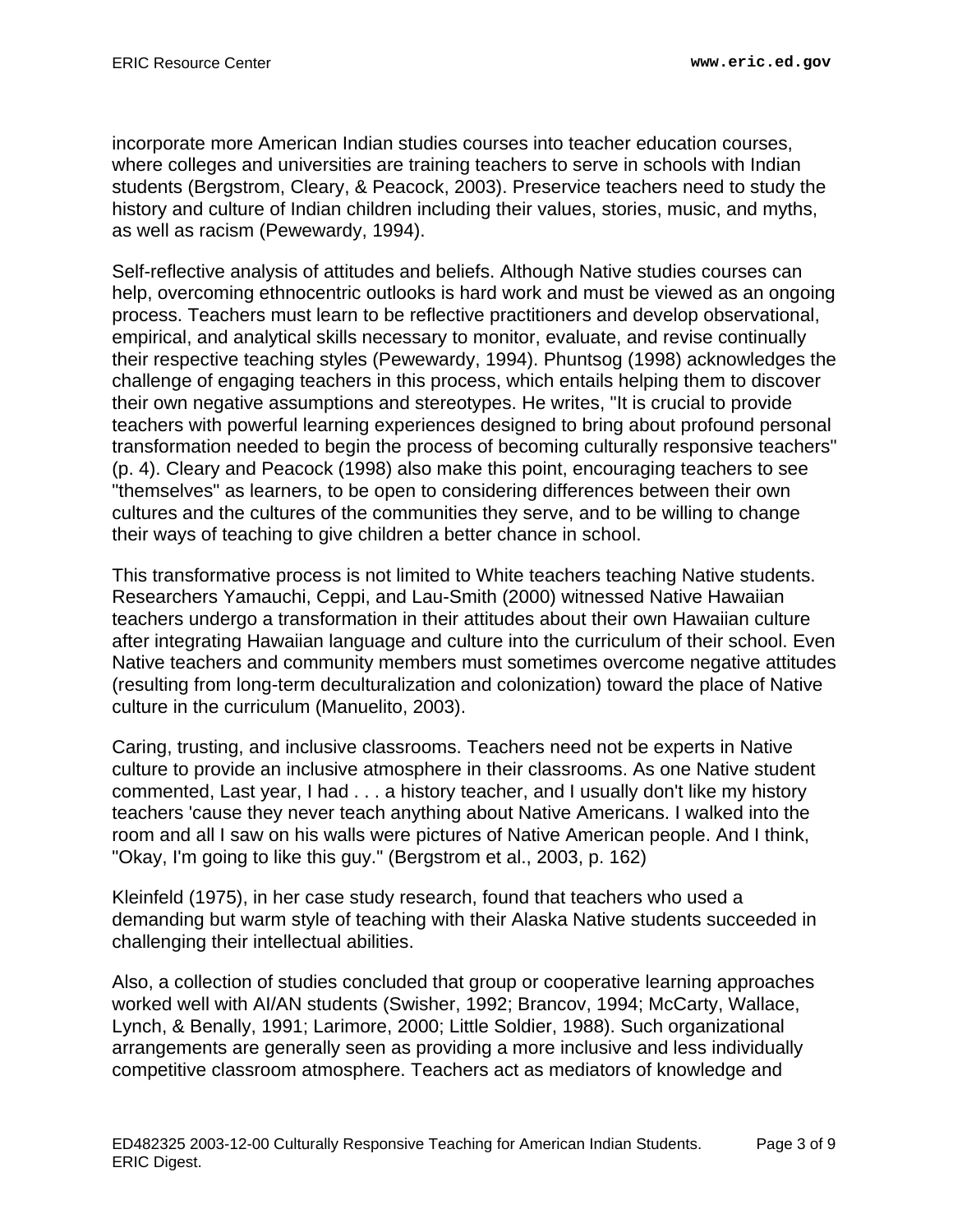provide assistance through the use of questions, feedback, and scaffolding--that is, building on students' prior knowledge.

Respect for diversity. Ultimately, the attitudes, beliefs, and actions of the school must model respect for cultural diversity, celebrate the contributions of diverse groups, and foster understanding and acceptance of racial and ethnic plurality. In order to authentically model such respect, the AI/AN community served by the school must be seen as an important source of knowledge and expertise (Cajete, 1994; Deloria & Wildcat, 2001). Falling under the rubric of "place-based education," several programs have been under way that consciously work to connect students with Indigenous knowledge and ways of knowing, and help them discover the relationship of this knowledge to modern sciences and social studies (Lipka & Mohatt, 1998; Sorensen, 2002). When schooling provides children with the knowledge, language, and skills to function in the mainstream culture but also honors and provides opportunities for students to learn more about their Native language and culture from elders and others in the community, a true respect for diversity is demonstrated.

Transformative curriculum to engender meaning. According to Novick (1996), "at the heart of argument about the means and ends of schooling is the question: What kind of society do we want?" (p. 62; in Phuntsog, 1998). Most educators would respond that we want a society that continues to advance toward social justice and equality of opportunity; most would also recognize the role public education has been assigned in accomplishing those aims. Phuntsog found a great deal of consensus among educators and researchers writing about culturally responsive teaching that a transformative curriculum must be part of it because such a curriculum "promotes equity in classrooms as it questions the basic premises and assumptions of school knowledge. It is expected that a transformed curriculum will provide learning opportunities for children to enhance their critical thinking skills which enable them to analyze their situation and transform it with the language of possibility" (p. 14). In other words, it helps children become effective agents for social change (Banks & Banks, 1995).

In his book "Look to the Mountain: An Ecology of Indigenous Education," Cajete (1994) outlines key elements of American Indian perspectives on learning and teaching. He advocates developing a contemporary, culturally based educational process founded upon traditional tribal values, orientations, and principles, while simultaneously using the most appropriate concepts, technologies, and content of modern education. He explains that environmental relationship, myth, visionary traditions, traditional arts, tribal community, and nature-centered spirituality have traditionally formed the foundations of American Indian life for discovering one's true face (character, potential, identity), one's heart (soul, creative self, true passion), and one's foundation (true work, vocation), all of which lead to the expression of a complete life. For Cajete, Indigenous education is a process of education grounded in the basics of human nature. It can provide new ways of educating for ecological thinking and environmental sustainability, and has the potential, not only for the transformation of what is misnamed "Indian education," but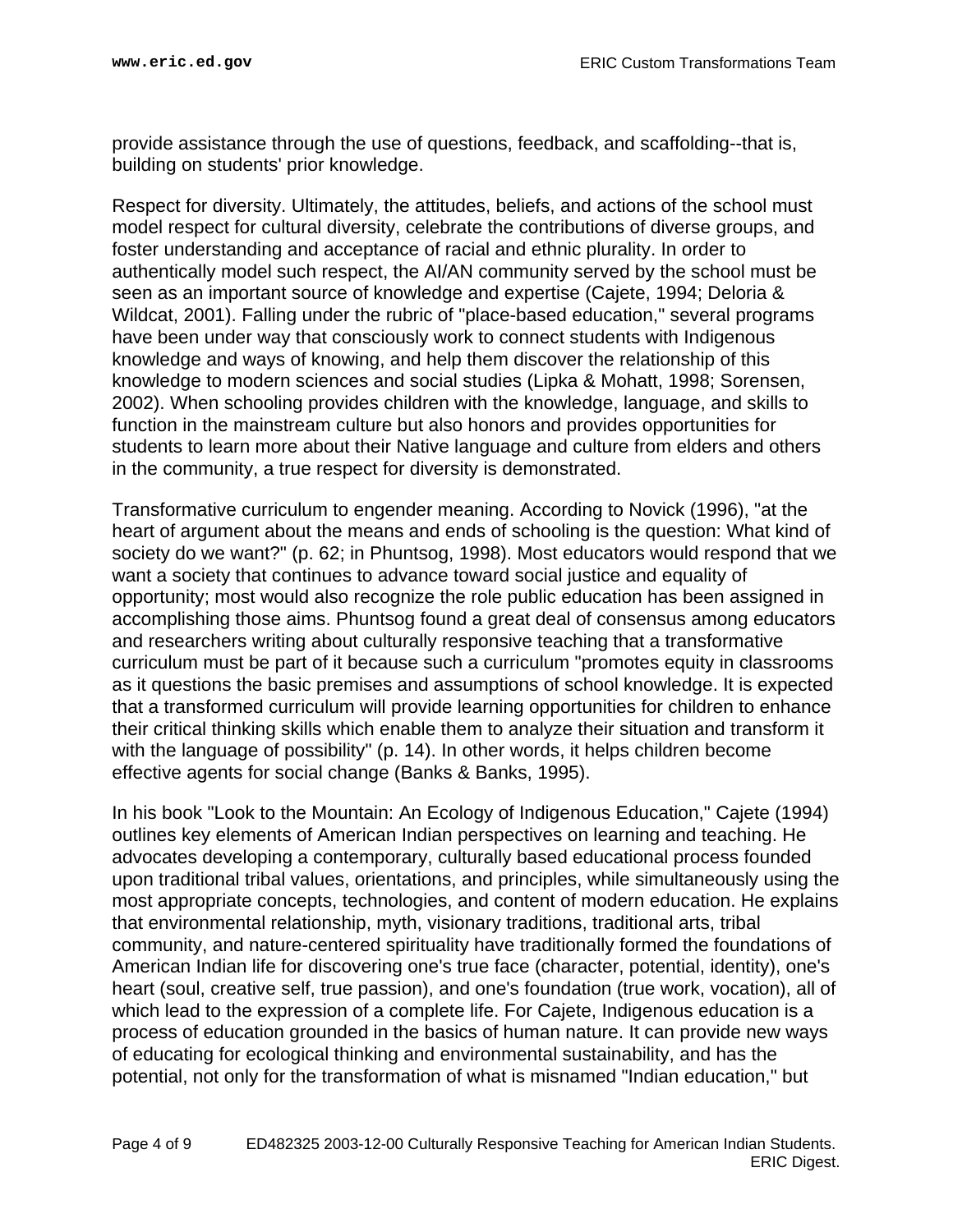also for profound applications toward transforming modern American education.

### <span id="page-4-0"></span>CONCLUSIONS

Teachers in a multicultural society need to hold an attitude of respect for cultural differences, know the cultural resources their students bring to class, and be skilled at tapping students' cultural resources in the teaching-learning process. While these attributes have always been needed, organizing schools to provide culturally responsive teaching may be a powerful tool in advancing the goals of No Child Left Behind. By reducing alienation of minority students and improving their motivation to learn, students and teachers work more effectively together to improve achievement. It is our responsibility as American Indian parents and educators to develop educational

settings (formal and informal) where cultural understandings (political, historical, literary, technological, financial, medical, legal, and others) are not transmitted accidentally, but by design.

#### 0

(1) During the 1980s several terms emerged in the anthropology of education literature that describe pedagogical strategies used by teachers in an effort to make the schooling experiences of American Indian students more compatible with their everyday lives. Those terms include "cultural congruence," "cultural appropriateness," "cultural compatibility," "culturally sensitive," "culturally aware," "mitigating cultural discontinuity," "culturally relevant," "cultural synchronization," and "cultural responsiveness." The term "culturally responsive" incorporates concepts embodied in all these descriptors but also connotes a more dynamic relationship between tribal (home or community) culture and school culture.

#### <span id="page-4-1"></span>REFERENCES

Banks, C. A., & Banks, J. A. (1995). Equity pedagogy: An essential component of multicultural education. Theory into Practice, 34(3), 152-158. Bergstrom, A., Cleary, L. M., & Peacock, T. (2003). The seventh generation: Native students speak about finding the good path. Charleston, WV: ERIC Clearinghouse on Rural Education and Small Schools.

Bowman, B. T., & Stott, F. M. (1994). Understanding development in a cultural context: The challenge for teachers. In B. Mallory & R. New (Eds.), Diversity and developmentally appropriate practices: Challenges for early childhood education (pp. 19-34). New York: Teachers College Press.

Brancov, T. (1994). Cooperative learning in mathematics with middle school Indian students: A focus on achievement and on-task behavior (Native Americans).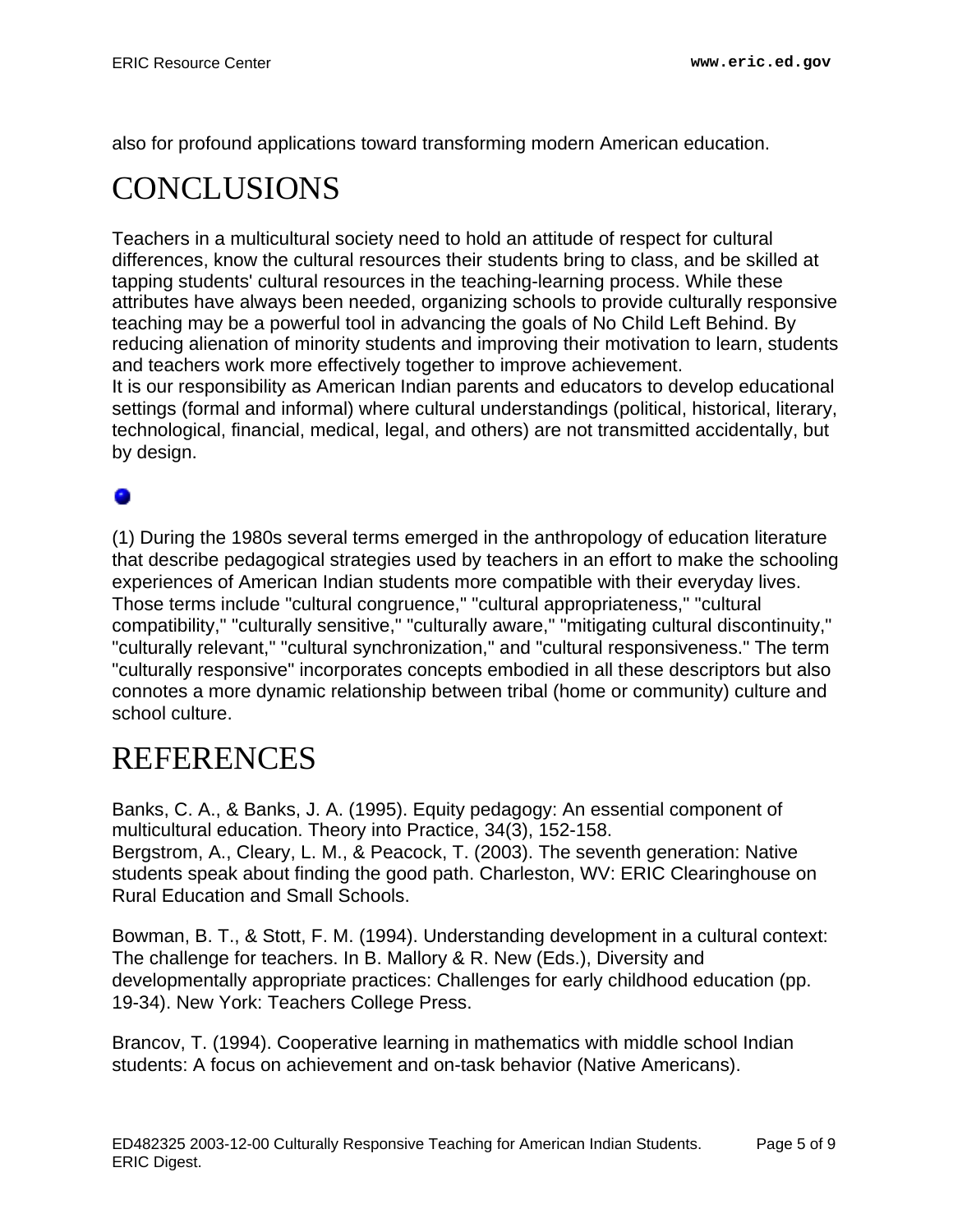Dissertation Abstracts International, 55(11), 3396A. (UMI No. 9506443)

Cajete, G. (1994). Look to the mountain: An ecology of indigenous education (1st ed.). Durango, CO: Kivak.

Cleary, L. M., & Peacock, T. D. (1998). Collected wisdom: American Indian education. Boston: Allyn & Bacon.

Cummins, J. (1989). Empowering minority students. Sacramento: California Association for Bilingual Education.

Deloria, V., Jr., & Wildcat, D. R. (2001). Power and place: Indian education in America. Golden, CO: Fulcrum Publishing.

Erickson, F., & Mohatt, G. (1982). Cultural organization of participant structures in two classrooms of Indian students. In G. Spindler (Ed.), Doing the ethnography of schooling: Educational anthropology in action (pp. 132-174). New York: Holt, Rhinehart, & Winston.

Gormley, K., McDermontt, P., Rothenberg, J. & Hammer, J. (1995, April). Expert and novice teachers' beliefs about culturally responsive pedagogy. Paper presented at the annual meeting of the American Educational Research Association, San Francisco, CA. (ERIC Document Reproduction Service No. ED 384 599)

Hemmings, A. (1994, April). Culturally responsive teaching: When and how high school teachers should cross cultural boundaries to reach students. Paper presented at the annual meeting of the American Educational Research Association, New Orleans, LA. (ERIC Document Reproduction Service No. ED 376 242).

Hudson, L. M., Bergin, D. A., & Chryst, C. F. (1993). Enhancing culturally responsive pedagogy: Problems and possibilities. Teacher Education Quarterly, 20(3), 5-17.

Jackson, F. R. (1994). Seven strategies to support a culturally responsive pedagogy. Journal of Reading, 37(4), 298-303.

Kleinfeld, J. (1975). Effective teachers of Eskimo and Indian students. School Review, 83(2), 301-344.

Larimore, C. K. (2000). When worlds collide: Native American students navigating dominant culture classrooms. Dissertation Abstracts International, 61(07), 2932A. (UMI No. 9979694)

Lipka, J., & Mohatt, G. V. (1998). Transforming the culture of schools: Yup'ik Eskimo examples. Sociocultural, political, and historical studies in education. Mahwah, NJ: Lawrence Erlbaum. (ERIC Document Reproduction Service No. ED 431 565)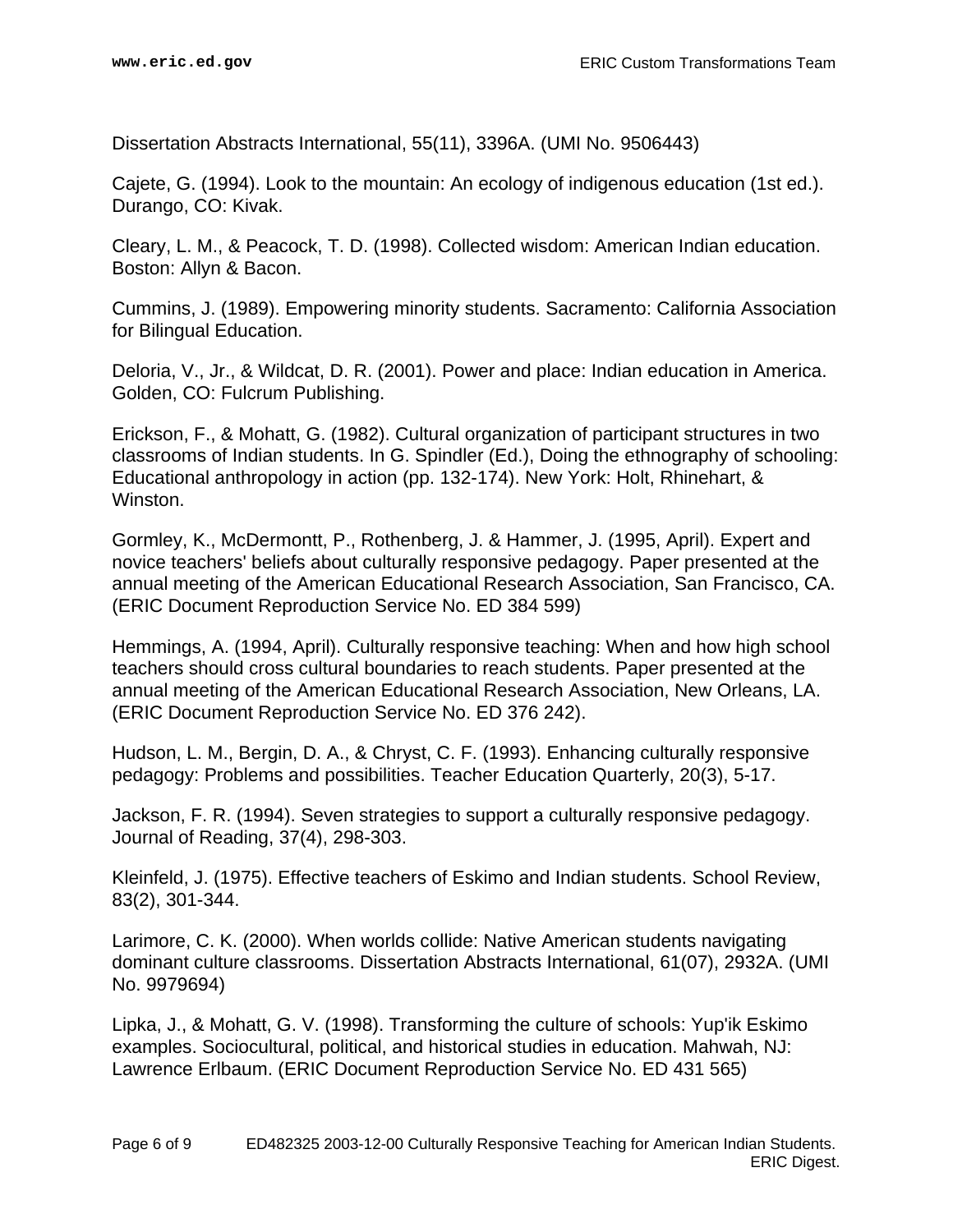Little Soldier, L. (1988, April). Sociocultural context and language learning of Native American pupils. Paper presented at the annual meeting of the National Association for Bilingual Education, Houston, TX. (ERIC Document Reproduction Service No. ED 295 503)

Manuelito, K. (2003). Building a Native teaching force: Important considerations (ERIC Digest). Charleston, WV: ERIC Clearinghouse on Rural Education and Small Schools.

Martin, B. (1997). Culturally responsive teaching: A review of research and literature. (ERIC Document Reproduction Service No. ED 408 387)

McCarty, T. L., & Watahomigie, L. J. (1999). Indigenous community-based language education in the USA. In S. May (Ed.), Indigenous community-based education (pp. 79-94). Great Britain: Short Run Press. (ERIC Document Reproduction Service No. ED 432 435)

McCarty, T. L., Wallace, S., Lynch, R. H., & Benally, A. (1991). Classroom inquiry and Navajo learning styles: A call for reassessment. Anthropology & Education Quarterly, 22(1), 42-59.

Novick, R. (1996). Developmentally appropriate and culturally responsive education: Theory in practice (Northwest Regional Educational Laboratory Program Report). Portland, OR: Northwest Regional Educational Laboratory. (ERIC Document Reproduction Service No. ED 397 985)

Ogbu, J. U., & Simons, H. D. (1994). Cultural models of school achievement: A quantitative test of Ogbu's theory (Cultural models of literacy: A comparative study, Project 12). (ERIC Document Reproduction Service No. ED 376 515)

Philips, S. (1983). The invisible culture: Communication in classroom and community on the Warm Springs Reservation. New York: Longman. (ERIC Document Reproduction Service No. ED 226 878)

Pewewardy, C. D. (1994). Culturally responsible pedagogy in action: An American Indian magnet school. In E. R. Hollins, J. E. King, & W. C. Haymon (Eds.), Teaching diverse populations: Formulating a knowledge base. Buffalo: State University of New York Press.

Pewewardy, C. D. (2002). Learning styles of American Indian/Alaska Native students: A review of the literature and implications for practice. Journal of American Indian Education, 41(3), 22-56.

Phuntsog, N. (1998, April). The magic of culturally responsive pedagogy: In search of the genie's lamp in multicultural education. Paper presented at the annual meeting of the American Educational Research Association (San Diego, CA). (ERIC Document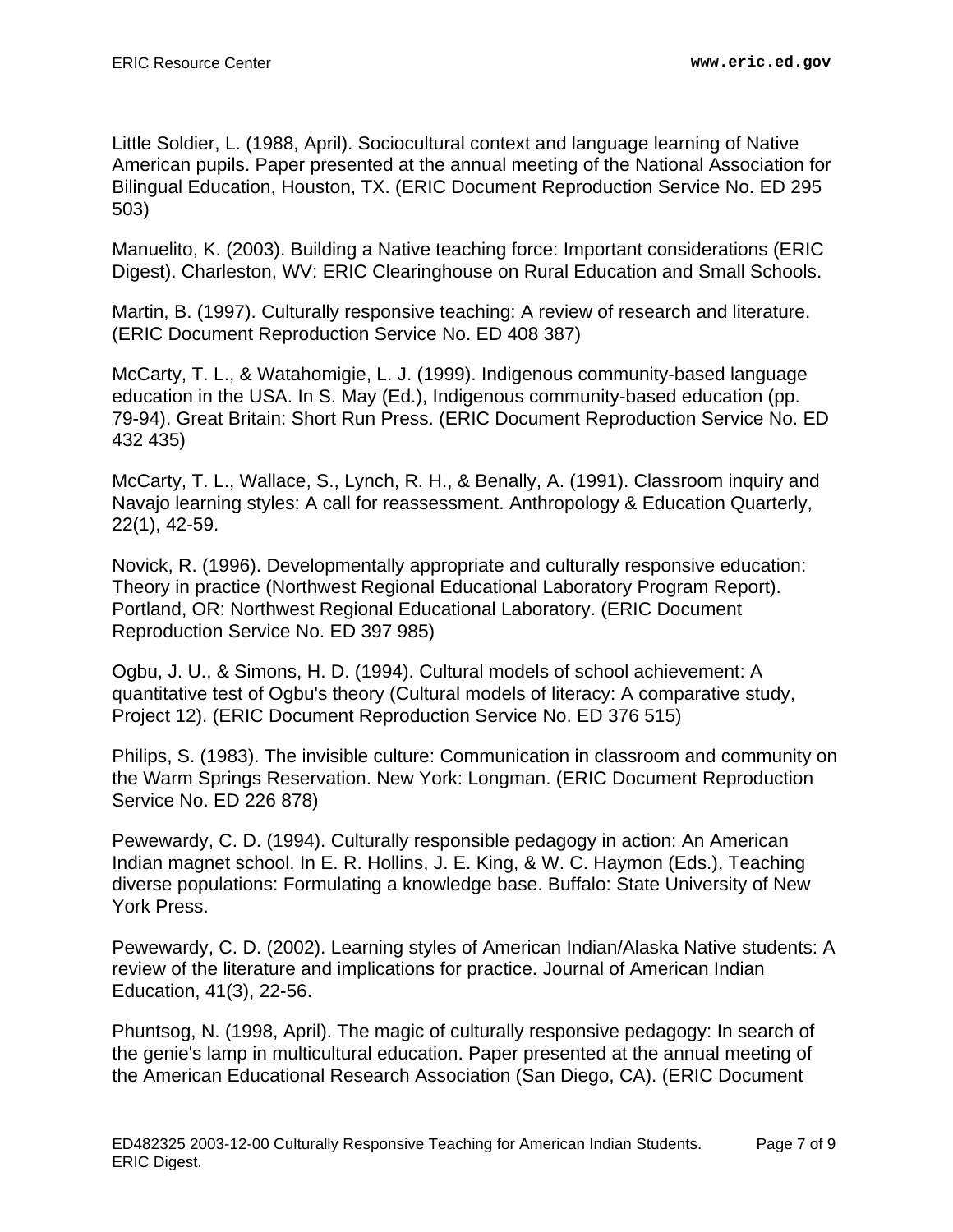Reproduction Service No. ED 420 632)

Sandhu, D. S. (1994). Cultural diversity in classrooms: What teachers need to know. (ERIC Document Reproduction Service No. ED 370 911)

Sorensen, B. (2002). The community-based education model: Bringing validity to education and careers. Winds of Change, 17(4), 60-62.

Sue, S., & Padilla, A. (1990). Ethnic minority issues in the United States: Challenges for the educational system. In Bilingual Education Office (Ed.), Beyond language: Social and cultural factors in schooling language minority students (pp. 35-72). Los Angeles: California State University, Evaluation, Dissemination and Assessment Center.

Swisher, K., & Deyhle, D. (1992). Adapting instruction to culture. In J. Reyhner (Ed.), Teaching American Indian students (pp. 81-95). Norman, OK: University of Oklahoma Press.

Wlodkowski, R. J., & Ginsberg, M. B. (1995). Diversity & motivation: Culturally responsive teaching. San Francisco: Jossey-Bass.

Yamauchi, L. A., Ceppi, A. K., & Lau-Smith, J. (2000). Teaching in a Hawaiian context: Educator perspectives on the Hawaiian language immersion program. Bilingual Research Journal, 24(4), 333-351.

-----

Cornel Pewewardy (Comanche-Kiowa) is an associate professor in the Department of Teaching and Leadership, School of Education, at the University of Kansas in Lawrence.

Patricia Cahape Hammer is the director of the ERIC Clearinghouse on Rural Education and Small Schools at AEL.

This publication was prepared with funding from the Institute of Education Sciences, U.S. Department of Education, under contract no. ED-99-CO-0027. The opinions expressed herein do not necessarily reflect the positions or policies of IES, the Department, or AEL.

**Title:** Culturally Responsive Teaching for American Indian Students. ERIC Digest. **Document Type:** Information Analyses---ERIC Information Analysis Products (IAPs) (071); Information Analyses---ERIC Digests (Selected) in Full Text (073); **Available From:** Archives at http://www.ael.org/.

**Descriptors:** American Indian Culture, American Indian Education, Cultural Awareness, Culturally Relevant Education, Educational Environment, Educational Needs,